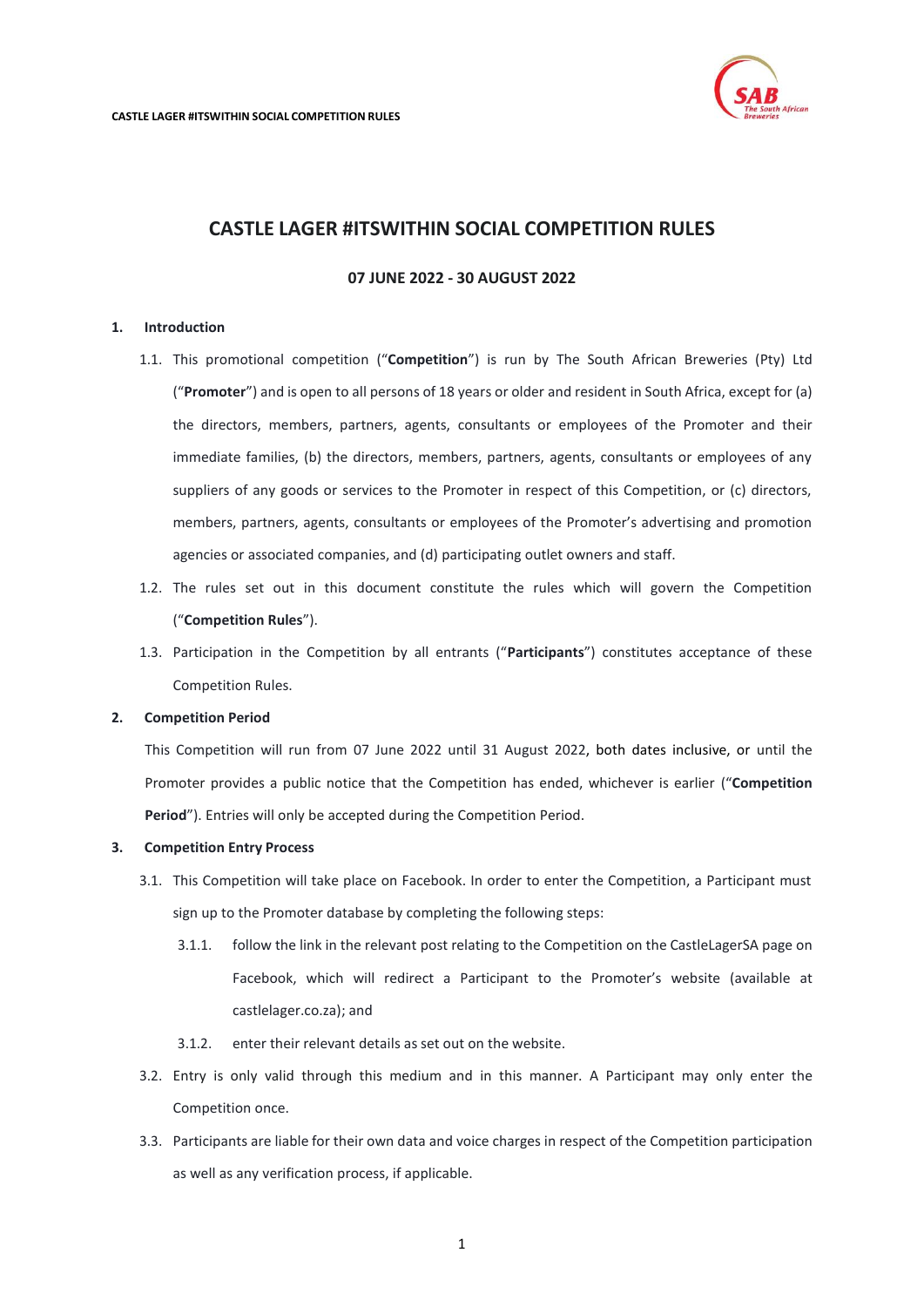

3.4. Entry into the Competition, as well as the availability of a Prize, shall be subject to any regulations issued in terms of Section 27(2) of the Disaster Management Act, 2002 ("**Regulations**").

# **4. Description of Prize**

- 4.1. The prize for this Competition is one of fifty Castle Lager 340ml 6 Packs of non-returnable bottles (the"**Prize**").
- 4.2. There are a total of fifty Prizes available to be won during Competition Period and each Prize has a value of approximately R80.00.
- 4.3. No person may win more than one Prize in this Competition.
- 4.4. The winner may not transfer a Prize, in whole or in part, to any other person or exchange a Prize for an alternate prize or for its cash value. A winner may not substitute him/herself with any other person.
- 4.5. The Promoter will send a voucher for the Prizes to the winner electronically on or about 1 September 2022. The winner will receive a voucher code via SMS to be redeemed at the relevant store. Voucher codes are valid and redeemable until 31 December 2022, after which date a winner will forfeit such Prize if not redeemed.

# **5. Winner Selection and Notification**

- 5.1. The winner will be selected by a random draw process. The draw will take place on or about 1 September 2022 and will consist of all valid entries received during the Competition Period.
- 5.2. The winner will be notified by the Promoter via phone and/or email on or before 1 September 2022. If the Promoter is unable to contact the winner, he/she will be disqualified and a substitute winner may at the discretion of the Promoter be selected, using the same winner selection process.

# **6. Winner Verification**

- 6.1. The winner must be over the age of 18 (eighteen) years old and must comply with the Participant eligibility criteria set out in Competition Rule [1.1 a](#page-0-0)nd the requirements in these Competition Rules, which may be verified by or on behalf of the Promoter. The winner may be asked to provide a copy of his/her identity document/passport/driver's license/proof of residential address in order to receive the Prizes. The Promoter reserves the right to conduct the validation and verification process via automated means and/or any other means that the Promoter may deem necessary, and by participating in the Competition, all Participants consent to the appropriate validation and verification measures that the Promoter may implement from time to time.
- 6.2. A Prize will only be awarded after successful verification of the winner. Failing successful verification of the winner, a substitute winner may be selected at the discretion of the Promoter.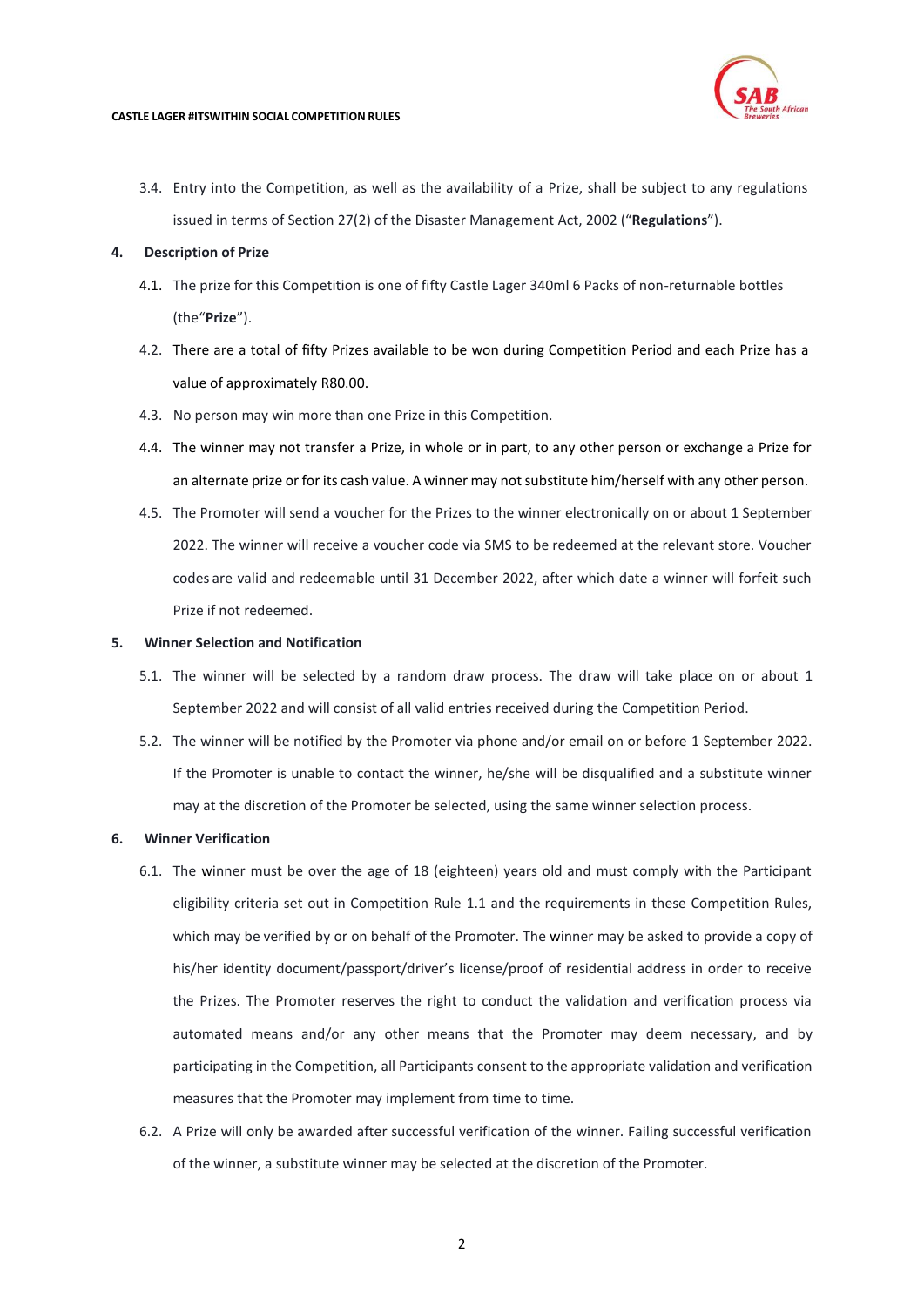

6.3. The Promoter reserves the right to carry out audits in respect of the winner to verify his/her eligibility and/or the validity of the winner's entry. The Promoter may disqualify the winner if any fraud or cheating or related activity is suspected, including without limitation, through the manipulation of an entry or otherwise falsifying data. Should the Promoter or its agent determine that an entry or Participant is invalid or ineligible, the relevant Participant shall not be entitled to receive the Prize and will not be compensated in any way.

### **7. Prize Forfeiture**

- 7.1. The winner must communicate his/her full details to the Promoter or its agent as requested by the Promoter or its agent. Failure to do so may result in forfeiture of the Prize.
- 7.2. If the winner is unable to attend, receive or utilise (as applicable) the Prize then the entire Prize shall be forfeited. There will be no compensation, in any form, including, but not limited to monetary compensation and/or rescheduling, to any party, irrespective of the reason/s for the inability of that winner to attend, receive or utilise (as applicable) the Prize.
- 7.3. Time permitting and subject to the Promoter's approval, where the Prize is forfeited a substitute winner may be chosen in the same manner as the original winner was chosen.

# **8. General**

- 8.1. All Participants must comply with the Regulations at all times, and any non-compliance with the Regulations will result in automatic disqualification. It shall be the sole responsibility of the Participants to observe and comply with any and all restrictions imposed by the Regulations from time to time. Each Participant indemnifies and hold harmless the Promoter, its associated companies, and the directors, officers, employees and agents of the Promoter and its associated companies, against any losses or damages arising from a breach of the provisions of the Regulations by such Participant, and the Promoter shall not in any manner whatsoever be liable for any transgressions by any Participant in this regard.
- 8.2. Should the process for entry into the Competition or the Prize/s involve any alcoholic beverage, Participants shall ensure that it is enjoyed responsibly.
- 8.3. In the event of a dispute, the Promoter's decision is final and binding and no correspondence will be entered into.
- 8.4. The timelines stated by the Promoter or its agent must be adhered to. Failing adherence to any timeline, at any stage, may result in disqualification and forfeiture of the Prize in its entirety with no compensation to any party by the Promoter.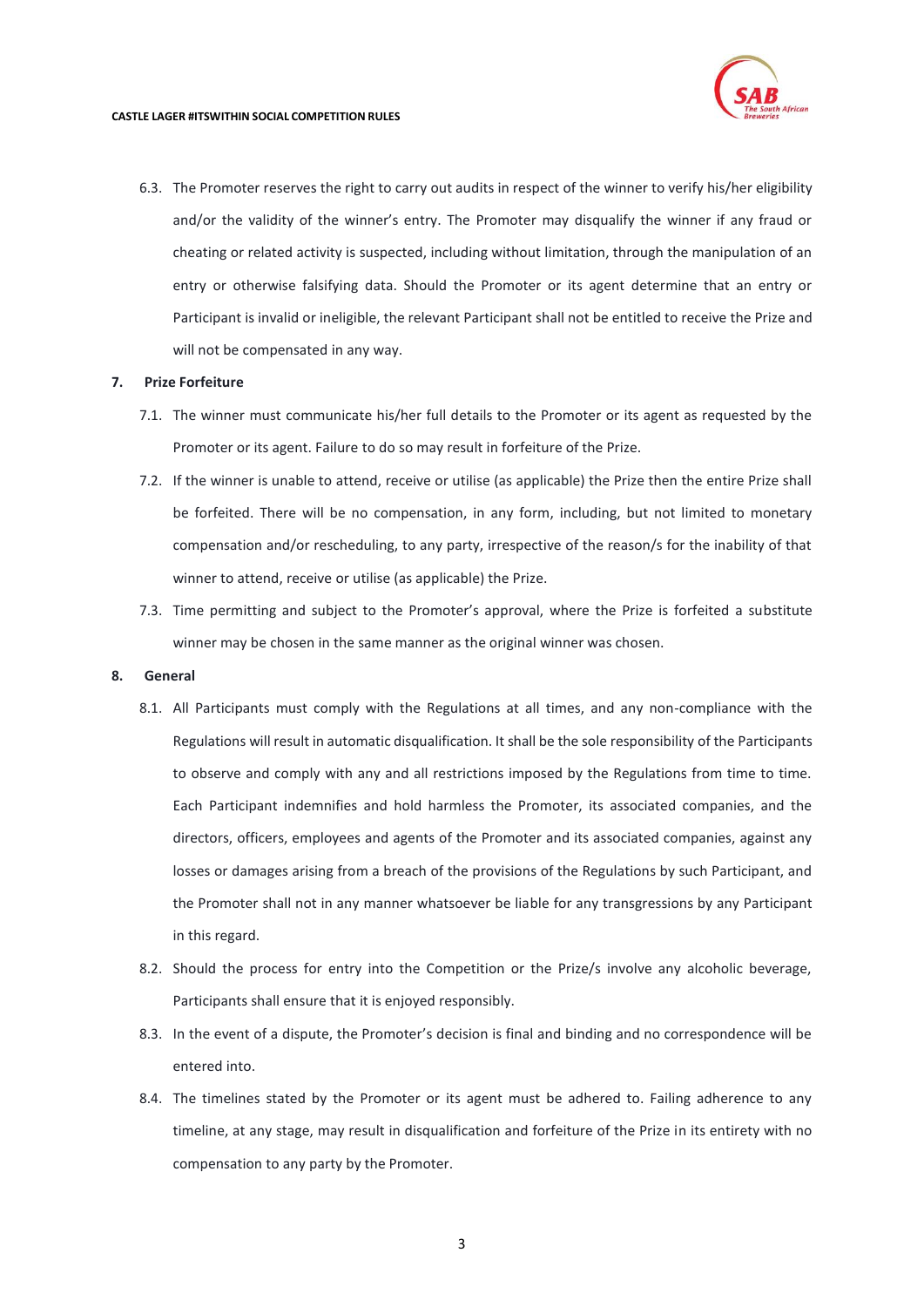

- <span id="page-3-0"></span>8.5. Each Participant, by participating in the Competition, acknowledges, agrees and expressly consentsto:
	- 8.5.1. the Promotor processing the Participant's personal information, including in the form of names, telephone numbers, identity numbers and/or email addresses, during and after the course and scope of the Competition; and
	- 8.5.2. the Promotor transferring the winning Participant's personal information, including names, telephone numbers, identity numbers and/or email addresses, to the relevant third parties in order to make any required travel, delivery or other arrangements, as may be applicable, during the course and scope of the Competition for utilisation of the Prize,

which processing and transfer shall take place in accordance with the provisions of the Protection of Personal Information Act 14 of 2013 ("**POPIA**") and any other applicable law, and for the purpose of giving effect to the Competition.

- 8.6. With the exception of Competition Rule [8.5](#page-3-0) above, the Promoter will not share any personal information with any third party except where such disclosure is necessary to enable the Promoter to provide, deliver or in any other way give effect to these Competition Rules and/or the Prize, where such disclosure is permitted by law and/or where consent to sharing personal information is obtained from the relevant Participant by the Promoter. The Promoter will comply with the relevant data protection legislation, including POPIA.
- 8.7. A Participant may submit a request at <https://www.sab.co.za/content/data-subject-request-0> for the Promoter to:
	- 8.7.1. correct or delete personal information about the Participant in the Promoter's possession or under its control that is inaccurate, irrelevant, excessive, out of date, incomplete, misleading or obtained unlawfully; or
	- 8.7.2. destroy or delete a record of personal information about the Participant that the Promoter is no longer authorised to retain.
- 8.8. The Promoter may make media announcements containing, or otherwise publish, the names and/or photographs of the winner without remuneration being payable to the winner, provided that the Promoter will not do so if the winner communicates in writing to the Promoter that he/she does not want his or her names or photographs to be contained in media announcements or otherwise published.
- 8.9. Should a Prize not be available despite the Promoter's reasonable endeavours to procure a Prize, the Promoter reserves the right to substitute a Prize with another of equal value as determined in the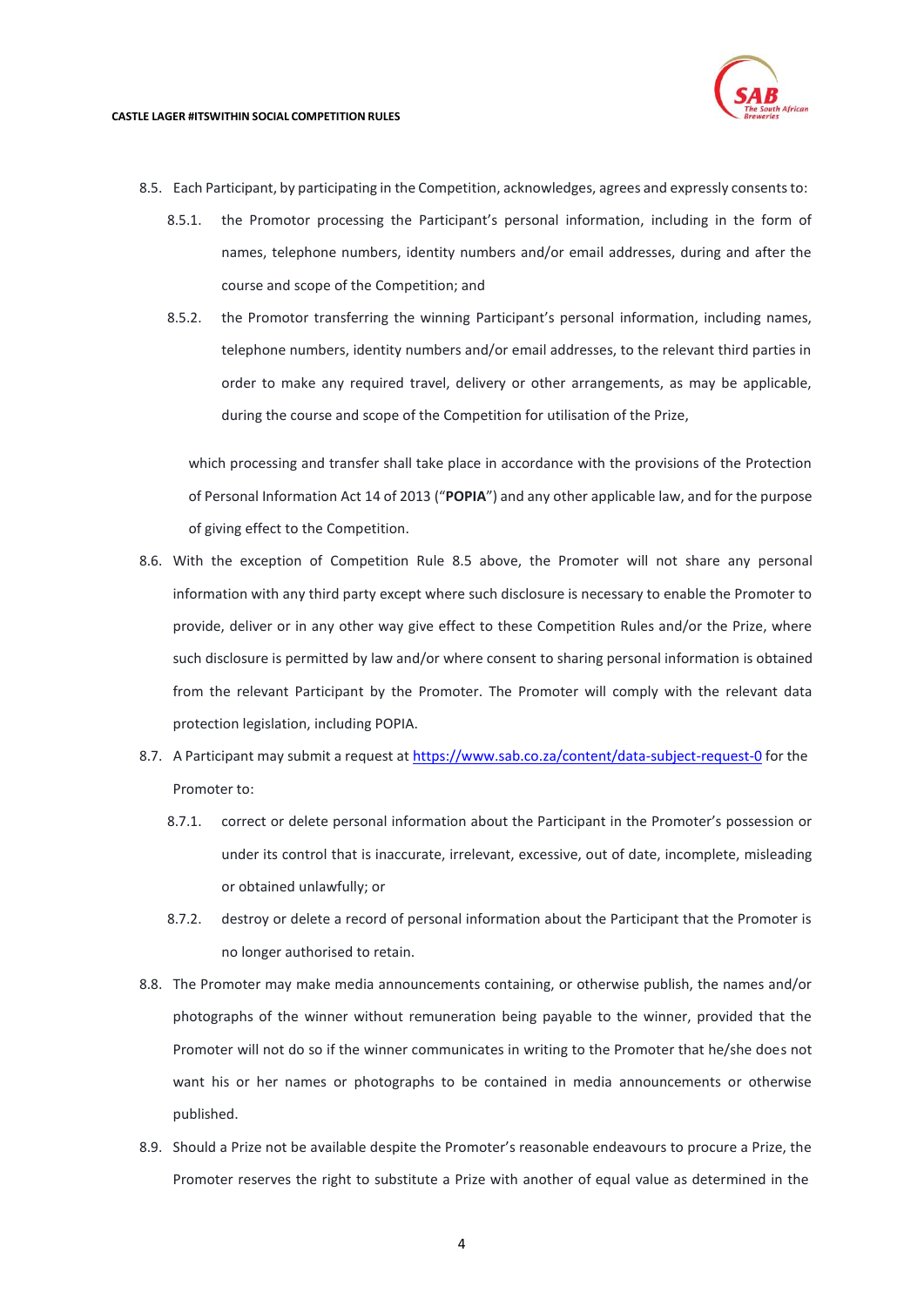

Promoter's sole discretion and subject to availability. No person will entitled to be compensated in any way in this instance by the Promoter.

- 8.10. The Promoter will not be responsible for any costs, expenses or other liabilities incurred by the winner which are not expressly contemplated as part of a Prize.
- 8.11. These Competition Rules may be amended by the Promoter on public notice at any time during the Competition Period or thereafter. These Competition Rules will be interpreted by the Promoter only.
- 8.12. The Promoter reserves the right to alter, amend or cancel this Competition in whole or in part. Any alterations, amendments or cancelations will be interpreted by the Promoter only. In the event of an alteration, amendment and/or cancellation, the Promoter will not compensate any individual for any reason whatsoever.
- **8.13. Each Participant indemnifies and holds harmless the Promoter, its associated companies, and the directors, officers, employees and agents of the Promoter and its associated companies, against any and all claims for any loss or damages, whether direct, indirect, consequential or otherwise, arising from any cause whatsoever connected to or arising out of his/her participation in any way in this Competition or his/her receipt, participation, ownership and/or use of a Prize. This indemnity is not intended to exclude any liability for any person which cannot be excluded under the Consumer Protection Act 68 of 2008.**
- 8.14. A winner of this Competition are excluded from winning any further promotional competitions run by the Promoter for a 24-month period after winning.
- 8.15. The Promoter shall not be responsible for any lost, damaged, corrupted, delayed, incorrect or incomplete entries for any reason whatsoever. Proof of sending an entry will not be accepted as proof of receipt of such entry. The Promoter shall not be responsible for the failure of any technical element relating to this Competition that may result in an entry not being successfully submitted. The Promoter is not responsible for lost, damaged or delayed entries as a result of any network, computer or cell phone hardware or software failure of any kind. No entry from an agent, third party, organized group or entry automatically generated by computer will be valid or accepted. An entry will only be valid and accepted if it complies with all entry instructions and requirements. Any form of network or systems manipulation, including but not limited to Botnets, Sim Farms, Trojans, SMS malware may not be used when entering the Competition.
- 8.16. By participating in the Competition, each Participant gives the Promoter consent to: (i) market its products and campaignsto the Participant; (ii) conduct market research using personal information of